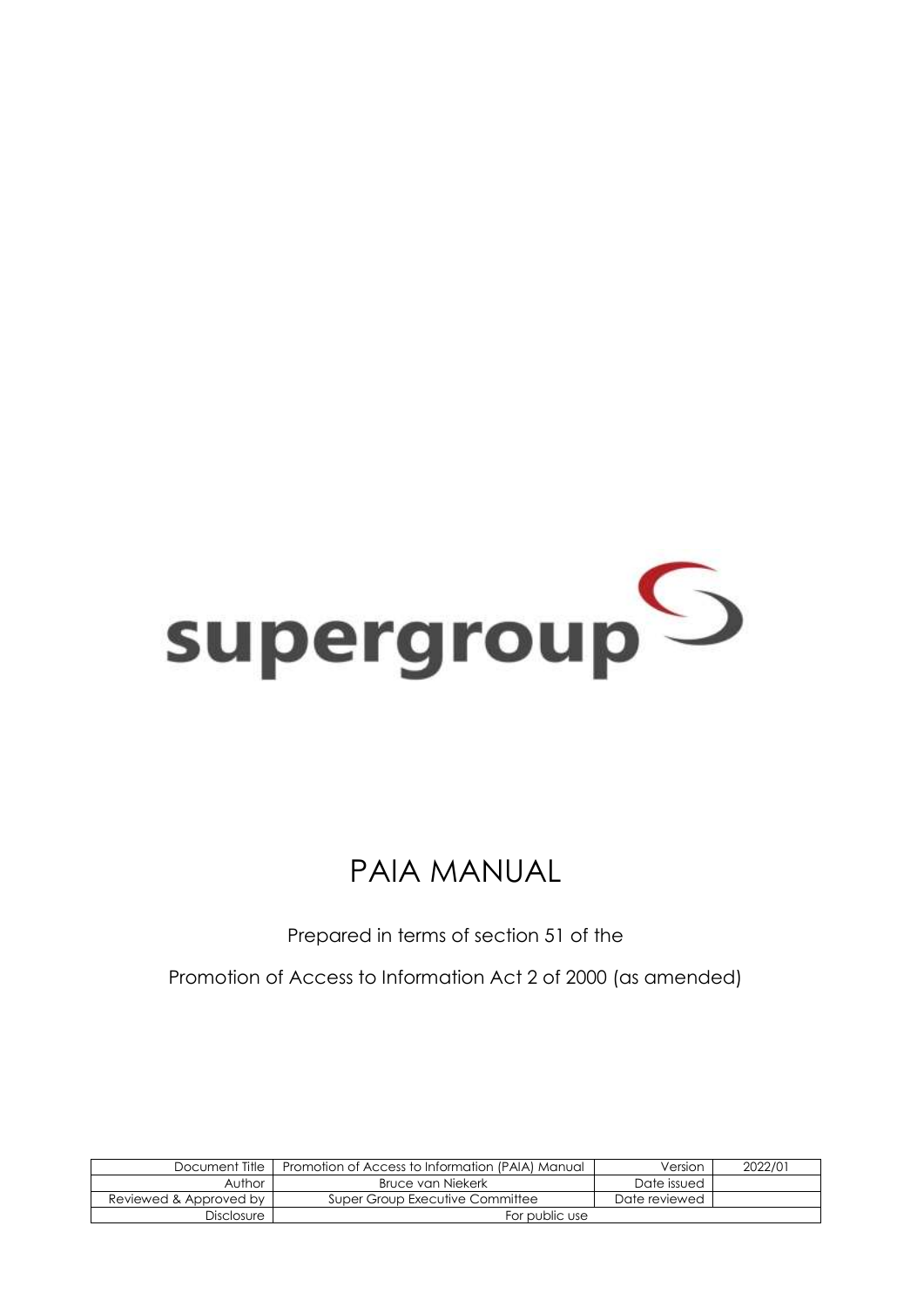#### **1. LIST OF ACRONYMS AND ABBREVIATIONS**

| 1.1 | "CEO"          | <b>Chief Executive Officer</b>                                        |
|-----|----------------|-----------------------------------------------------------------------|
|     | 1.2 "DIO"      | Deputy Information Officer;                                           |
| 1.3 | "IO"           | Information Officer;                                                  |
|     | 1.4 "Minister" | Minister of Justice and Correctional Services;                        |
|     | $1.5$ "PAIA"   | Promotion of Access to Information Act No. 2 of<br>2000 (as amended); |
| 1.6 | <b>"POPIA"</b> | Protection of Personal Information Act No.4 of 2013;                  |
| 1.7 | "Regulator"    | Information Regulator; and                                            |
| 1.8 | "Republic"     | Republic of South Africa                                              |

#### **2. PURPOSE OF PAIA MANUAL**

This PAIA Manual has been compiled in compliance with the **PAIA** and **POPIA** to assist persons seeking information (herein a "Requester") that is in the possession of Super Group Limited.

This manual will specifically assist a Requester to –

2.1 check the categories of records held by Super Group Limited which are available without a person having to submit a formal PAIA request;

| Document Title         | Promotion of Access to Information (PAIA) Manual | Version       | 2022/01 |
|------------------------|--------------------------------------------------|---------------|---------|
| Author                 | Bruce van Niekerk                                | Date issued   |         |
| Reviewed & Approved by | Super Group Executive Committee                  | Date reviewed |         |
| Disclosure             | For public use                                   |               |         |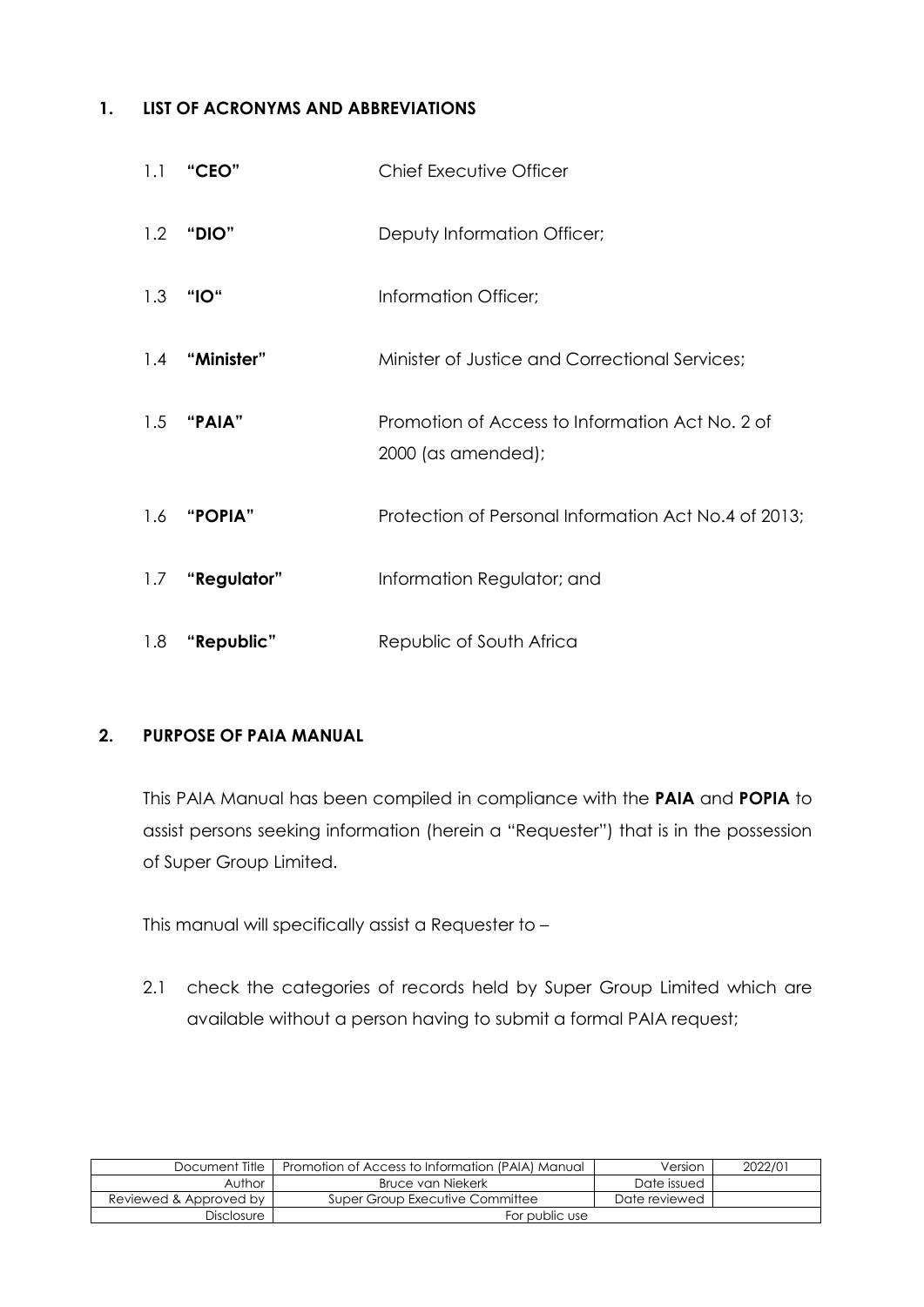- 2.2 have a sufficient understanding of how to make a request for access to a record of Super Group Limited, by providing a description of the subjects on which the body holds records and the categories of records held on each subject;
- 2.3 know the description of the records of Super Group Limited which are available in accordance with any other legislation;
- 2.4 access all the relevant contact details of the Information Officer and Deputy Information Officer who will assist the public with the records they intend to access;
- 2.5 know the description of the guide on how to use PAIA, as updated by the Information Regulator of South Africa and how to obtain access to it;
- 2.6 know if Super Group will process personal information, the purpose of processing of personal information and the description of the categories of data subjects and of the information or categories of information relating thereto;
- 2.7 know the description of the categories of data subjects and of the information or categories of information relating thereto;
- 2.8 know the recipients or categories of recipients to whom the personal information may be supplied;
- 2.9 know if Super Group Limited has planned to transfer or process personal information outside the Republic of South Africa and the recipients or categories of recipients to whom the personal information may be supplied; and
- 2.10 know whether Super Group Limited has appropriate security measures to ensure the confidentiality, integrity and availability of the personal information which is to be processed.

| Document Title         | Promotion of Access to Information (PAIA) Manual |               | 2022/01 |
|------------------------|--------------------------------------------------|---------------|---------|
| Author                 | Bruce van Niekerk                                | Date issued   |         |
| Reviewed & Approved by | Super Group Executive Committee                  | Date reviewed |         |
| <b>Disclosure</b>      | For public use                                   |               |         |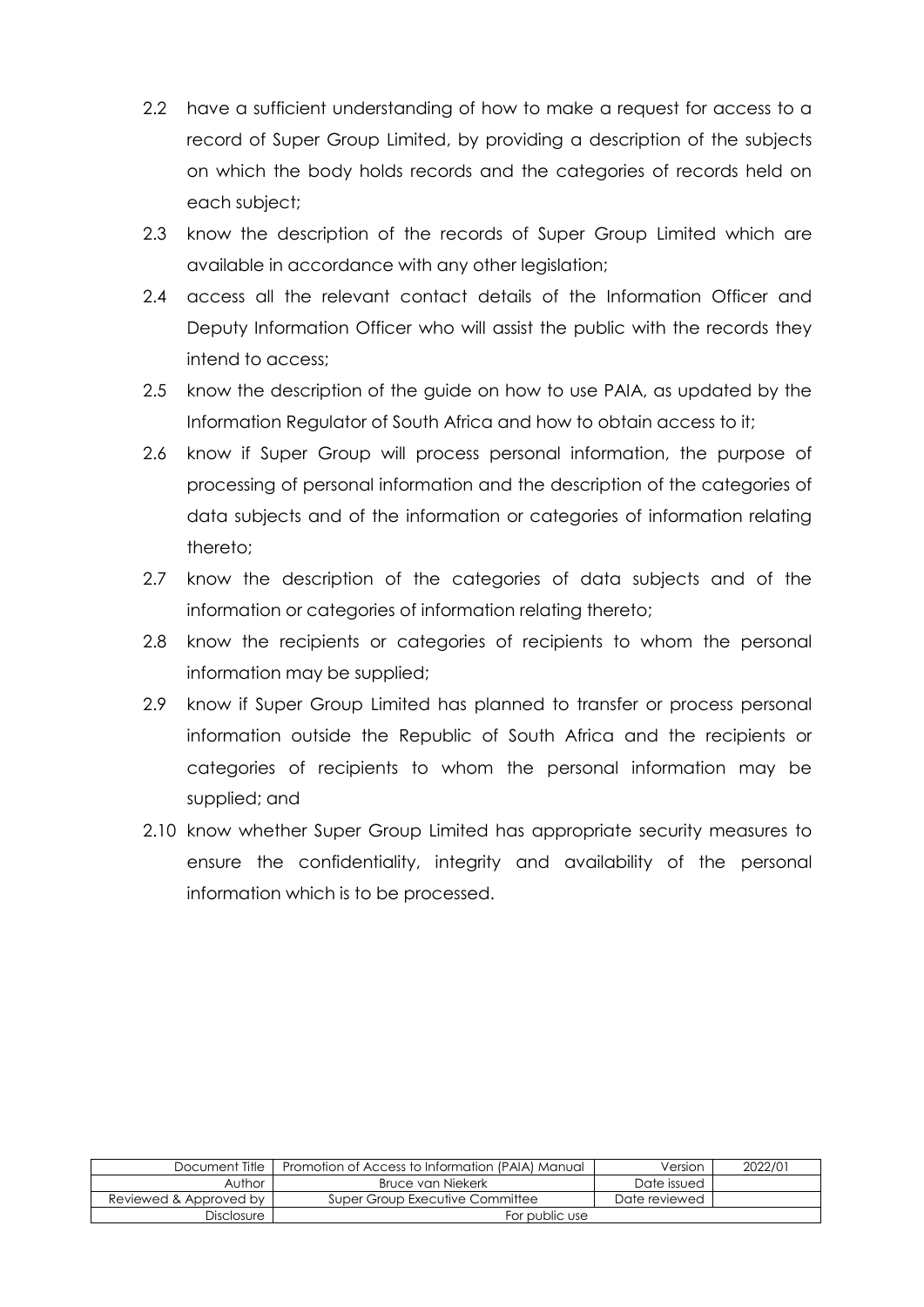#### **3. KEY CONTACT DETAILS FOR ACCESS TO INFORMATION OF SUPER GROUP LIMITED**

#### 3.1. **Information Officer**

| Name:  | Peter Mountford          |
|--------|--------------------------|
|        | Group CEO                |
|        | c/o Company Secretary    |
|        | John Mackay              |
| Tel:   | 011 523 4663             |
| Email: | john.mackay@supergrp.com |

## 3.2. **Deputy Information Officer**

| Name:  | Bruce van Niekerk            |
|--------|------------------------------|
| Tel:   | 011 523 4488                 |
| Email: | bruce.vanniekerk@sgits.co.za |

3.3 Access to information requests:

Email: sgpopia@supergrp.com

## 3.4 **Super Group Limited Head Office**

| Postal Address:          | Private Bag X9973<br>Sandton<br>2146 |
|--------------------------|--------------------------------------|
| <b>Physical Address:</b> | 27 Impala Road                       |
|                          | Chislehurston<br>Sandton<br>2128     |
| Telephone:               | 011 523 4000                         |
| FAX                      | 011 784 9774                         |
| Website:                 | www.supergroup.co.za                 |

| Document Title         | Promotion of Access to Information (PAIA) Manual | Version       | 2022/01 |
|------------------------|--------------------------------------------------|---------------|---------|
| Author                 | Bruce van Niekerk                                | Date issued   |         |
| Reviewed & Approved by | Super Group Executive Committee                  | Date reviewed |         |
| <b>Disclosure</b>      | For public use                                   |               |         |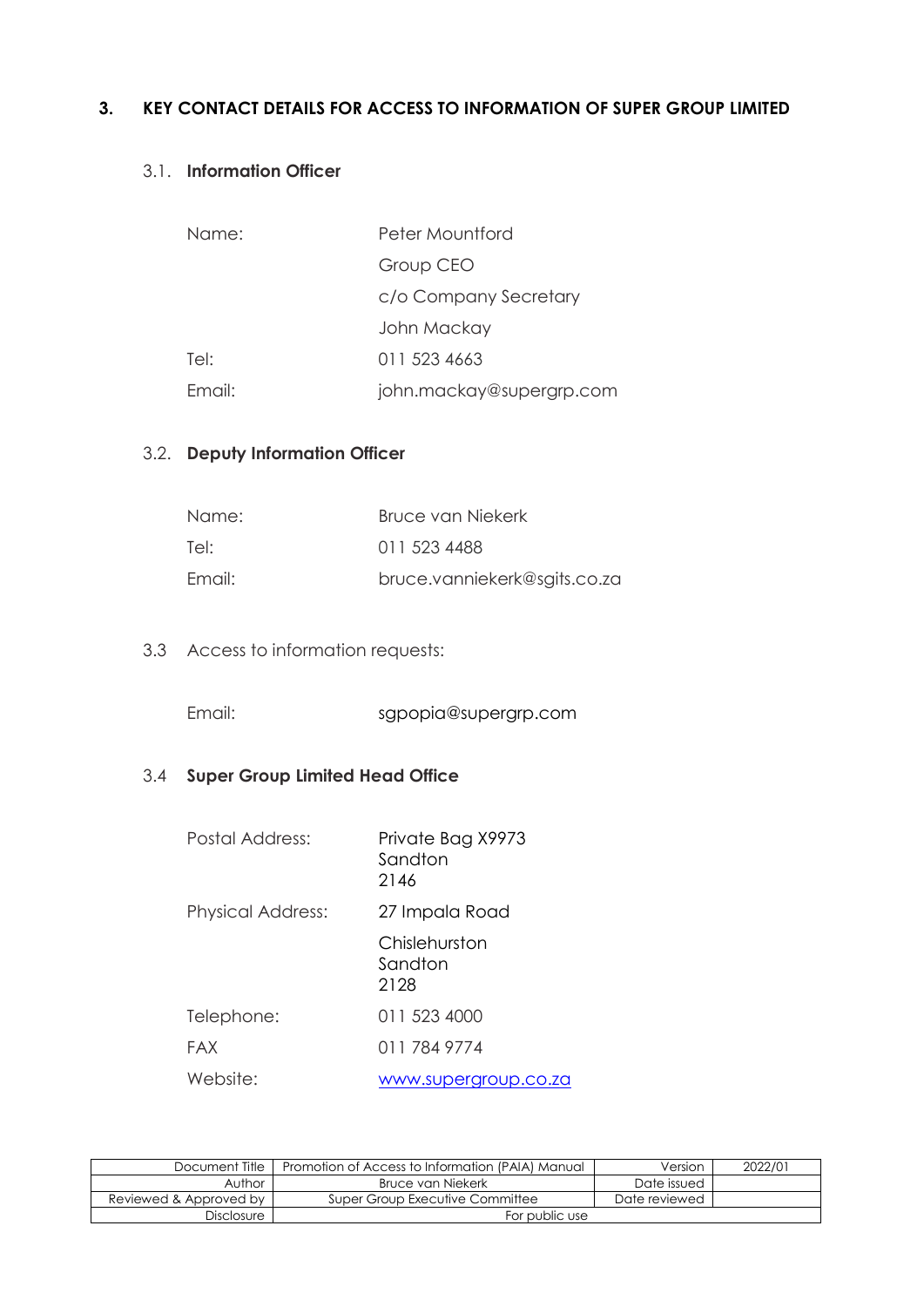#### **4. CATEGORISATION OF RECORDS AND INFORMATION**

| <b>Classification</b><br><b>Number</b> | <b>Access</b>        | <b>Classification</b>                                                                                     |
|----------------------------------------|----------------------|-----------------------------------------------------------------------------------------------------------|
| 1                                      | May be disclosed     | Public access document                                                                                    |
| $\overline{\mathbf{2}}$                | May not be disclosed | Request for, or after commencement of, criminal or civil<br>proceedings [s7]                              |
| $\mathbf{3}$                           | May be disclosed     | Subject to copyright                                                                                      |
| 4                                      | Limited disclosure   | Personal information that belongs to the requester of that<br>information [s61]                           |
| 5                                      | May not be disclosed | Unreasonable disclosure of personal information of<br>natural person [s63(1)]                             |
| $\boldsymbol{6}$                       | May not be disclosed | Likely to harm the commercial or financial interests of<br>third party $[s64(a)(b)]$                      |
| $\overline{\mathbf{z}}$                | May not be disclosed | Likely to harm a third party in contract or other<br>negotiations [s64(c)]                                |
| 8                                      | May not be disclosed | Would breach a duty of confidence owed to a third<br>party in terms of an agreement [s65]                 |
| 9                                      | May not be disclosed | Likely to compromise the safety of individuals or<br>protection of property [s66]                         |
| 10                                     | May not be disclosed | Legally privileged document [s67]                                                                         |
| 11                                     | May not be refused   | Environmental testing / investigation which reveals public<br>safety / environmental risks [s64(3)]       |
| 12                                     | May not be disclosed | Commercial information of private body [s68]                                                              |
| 13                                     | May not be disclosed | Likely to prejudice research and development<br>information of Super Group Limited or a third party [s69] |
| 14                                     | May not be refused   | Disclosure in public interest [s70]                                                                       |

| Document Title         | Promotion of Access to Information (PAIA) Manual | Version       | 2022/01 |
|------------------------|--------------------------------------------------|---------------|---------|
| Author                 | Bruce van Niekerk                                | Date issued   |         |
| Reviewed & Approved by | Super Group Executive Committee                  | Date reviewed |         |
| Disclosure             | For public use                                   |               |         |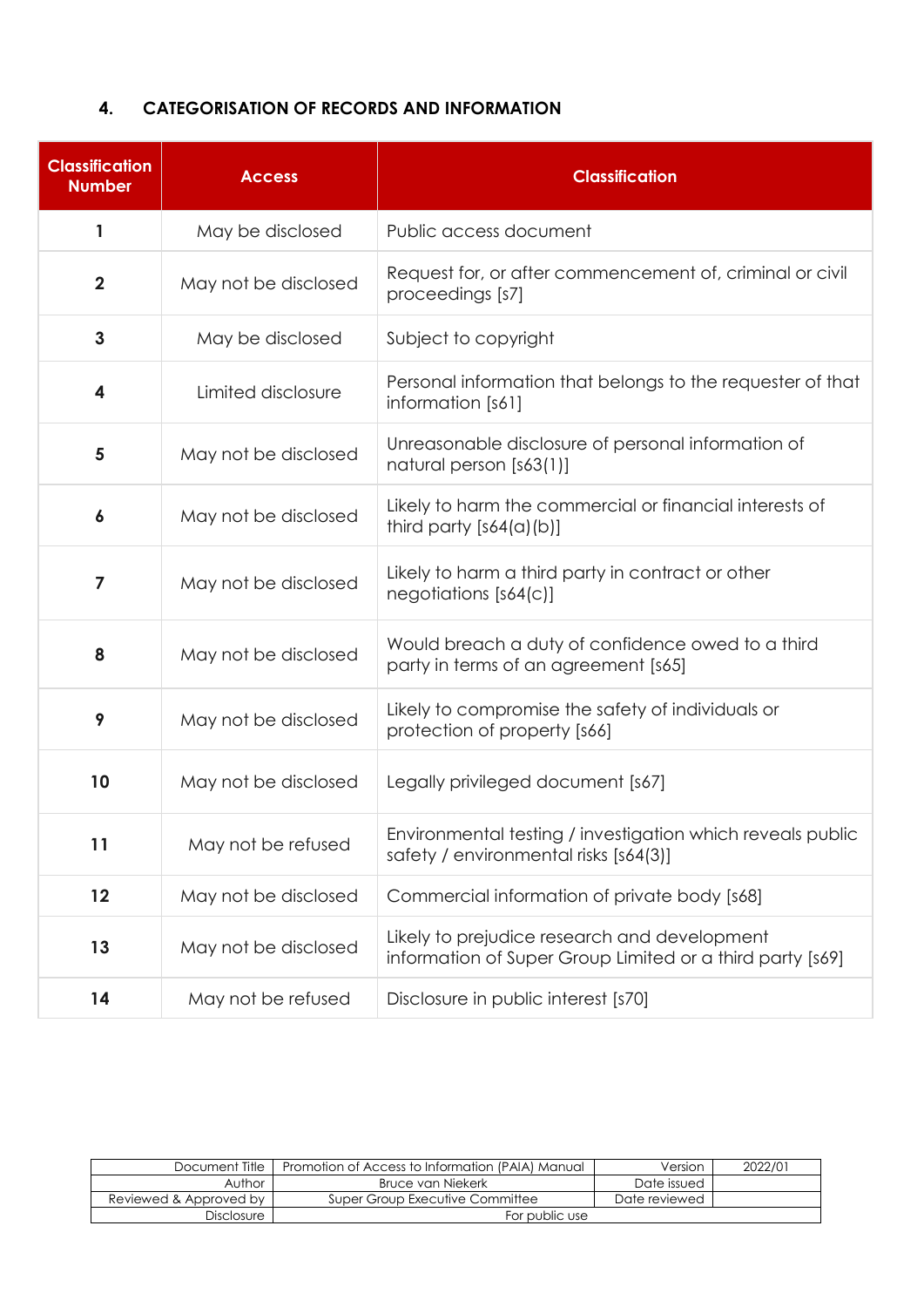#### **5. AVAILABILITY OF RECORDS AND INFORMATION**

| <b>Type of Records</b>                    | <b>Subject</b>                                       | <b>Classification</b><br><b>Number</b> |
|-------------------------------------------|------------------------------------------------------|----------------------------------------|
|                                           | <b>Current Product Information</b>                   | 3                                      |
| <b>Investor Relations</b>                 | <b>Public Corporate Records</b>                      | 1                                      |
|                                           | <b>Media Releases</b>                                |                                        |
|                                           |                                                      |                                        |
| <b>Group Health</b>                       | Group OHS policy                                     | 1                                      |
| and Safety                                | Health and safety records                            | 4,10                                   |
|                                           | <b>Environmental Records</b>                         | 11, 14                                 |
|                                           |                                                      |                                        |
| <b>Human Resources</b><br><b>Division</b> | <b>Employee Records</b>                              | 4, 5, 8, 9                             |
|                                           | <b>Employment Contracts</b>                          | 4, 5, 8                                |
|                                           | Personnel Guidelines, Policies and Procedures        | 10, 13                                 |
|                                           | <b>Employee Medical Records</b>                      | 4, 5, 8, 9                             |
|                                           |                                                      |                                        |
|                                           | <b>Financial Statements</b>                          | 1                                      |
| <b>Group Treasury</b><br>and Audit        | Financial and Tax Records (Company and<br>Employees) | 1, 8, 10                               |
|                                           | Asset Register                                       |                                        |
|                                           |                                                      |                                        |
| <b>Group Legal and</b><br>Company         | <b>General Contract Documentation</b>                | 6, 10, 13                              |
|                                           | Company Guidelines, Policies and Procedures          | 10, 13                                 |
| <b>Secretarial</b><br><b>Divisions</b>    | <b>Trade Marks</b>                                   | 3                                      |
|                                           | <b>Statutory Records</b>                             | 1                                      |

| Document Title         | Promotion of Access to Information (PAIA) Manual | Version       | 2022/01 |
|------------------------|--------------------------------------------------|---------------|---------|
| Author                 | Bruce van Niekerk                                | Date issued   |         |
| Reviewed & Approved by | Super Group Executive Committee                  | Date reviewed |         |
| <b>Disclosure</b>      | For public use                                   |               |         |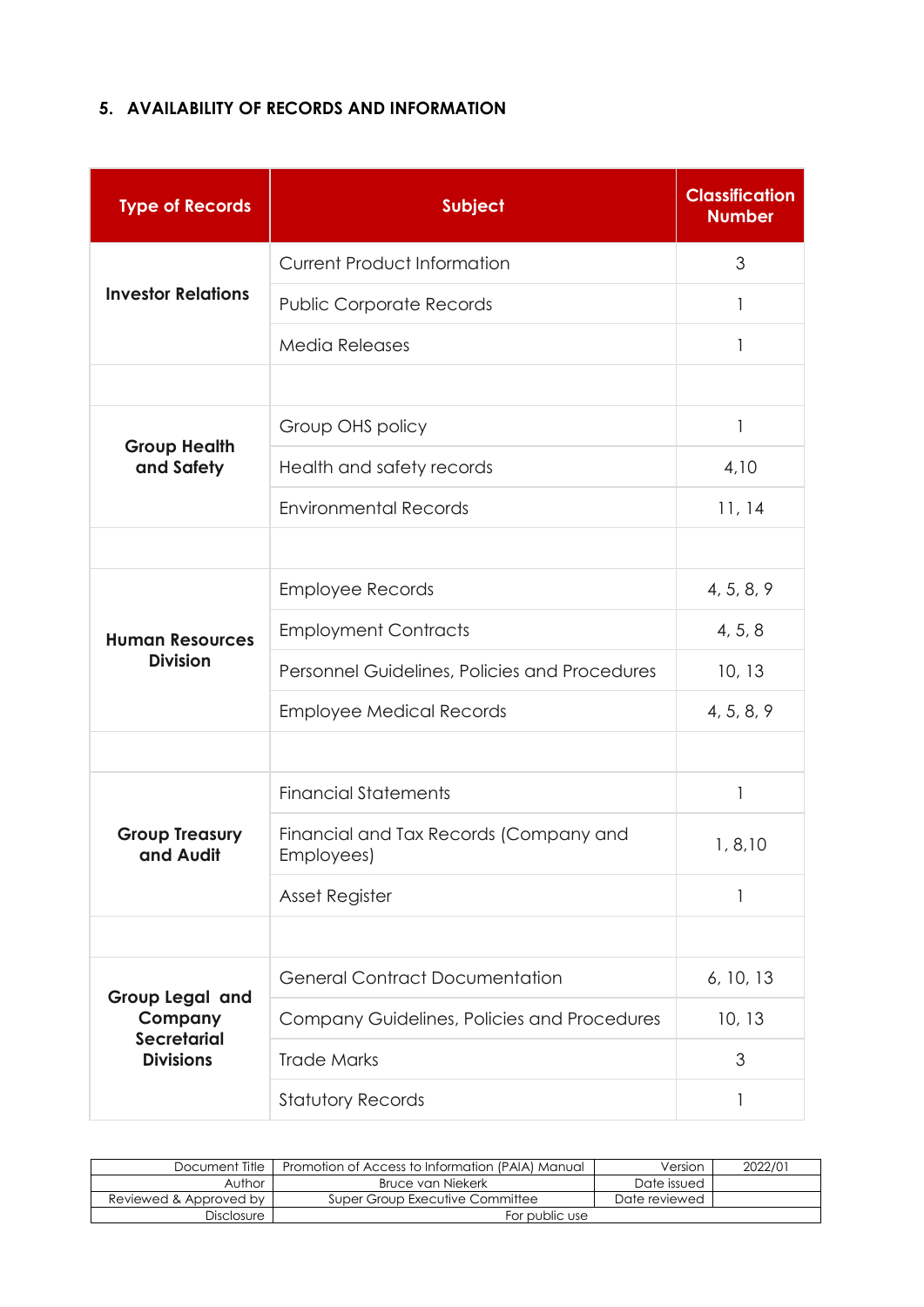| <b>Group Marketing</b> | Market Information                                   | 13      |
|------------------------|------------------------------------------------------|---------|
|                        | <b>Product Brochures</b>                             |         |
|                        | Marketing and Product Strategies                     | 13      |
|                        | <b>Product Sales Records</b>                         | 13      |
|                        | <b>Customer Information and Customer</b><br>Database | 5, 6, 9 |

#### **6. PROCESSING OF PERSONAL INFORMATION**

#### 6.1. **Purpose of Processing Personal Information**

Super Group will process Personal Information for the following purposes in compliance with applicable laws:

- a) to perform in terms of an agreement or intended agreement to which Super Group is a party;
- b) for any legitimate purposes related to the relationship between Super Group and its employees;
- c) to process credit applications (where relevant);
- d) to manage relationships between Super Group and any related third parties;
- e) to contact Data Subjects for marketing purposes, subject to the provisions of the Act;
- f) for internal business purposes, which includes:
	- i. administrative and operational tasks;
	- ii. monitoring our business, carrying out market and statistical research, and for business development;
	- iii. financial management, business audits and analyses, and fraud prevention; and
	- iv. compliance with legal requirements;
- g) to comply with reporting and other legal obligations in terms of contracts or the law;
- h) any other purpose if the law allows or requires it.

| Document Title         | Promotion of Access to Information (PAIA) Manual | Version       | 2022/01 |
|------------------------|--------------------------------------------------|---------------|---------|
| Author                 | Bruce van Niekerk                                | Date issued   |         |
| Reviewed & Approved by | Super Group Executive Committee                  | Date reviewed |         |
| Disclosure             | For public use                                   |               |         |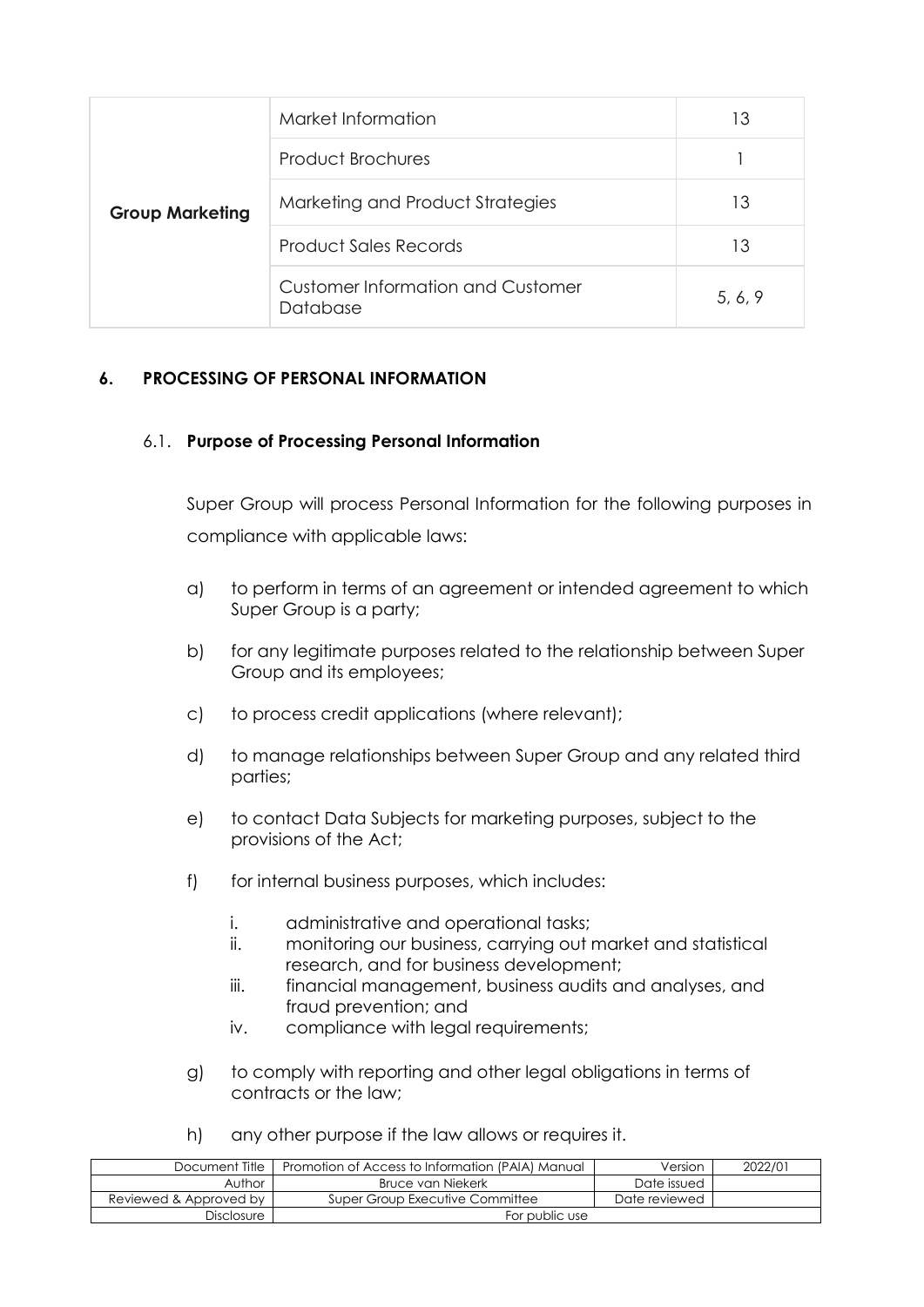6.2. **Description of the categories of Data Subjects and of the information or categories of information relating thereto**

| <b>Categories of Data</b><br><b>Subjects</b> | Personal Information that may be processed        |
|----------------------------------------------|---------------------------------------------------|
| Shareholders                                 | name, address, registration numbers or identity   |
|                                              | numbers, employment status and bank details       |
| Customers / Clients                          | name, address, registration numbers or identity   |
|                                              | numbers, employment status and bank details       |
| Service Providers                            | names, registration number, vat numbers, address, |
|                                              | trade secrets and bank details                    |
|                                              | address, qualifications, gender and race, any     |
| <b>Employees</b>                             | relevant health and medical information,          |
|                                              | disciplinary records,                             |

# 6.3. **The recipients or categories of recipients to whom the personal information may be supplied**

- a. Super Group will not use or disclose Personal Information to any third party for any purpose other than the purpose for which the information was collected, without obtaining the necessary consent to do so or to the extent that legislation permits or requires.
- b. Super Group will disclose Personal Information to regulatory authorities, accountants, auditors, lawyers or professional advisors if contractually required to or legal obligated to.
- c. Information may also be shared with third party service providers whose products or services are related to or connected with the products or services supplied to you by Super Group.
- d. Super Group may transfer information to third parties if it sells any portion of its business or assets.

| Document Title         | Promotion of Access to Information (PAIA) Manual | Version       | 2022/01 |
|------------------------|--------------------------------------------------|---------------|---------|
| Author                 | Bruce van Niekerk                                | Date issued   |         |
| Reviewed & Approved by | Super Group Executive Committee                  | Date reviewed |         |
| Disclosure             | For public use                                   |               |         |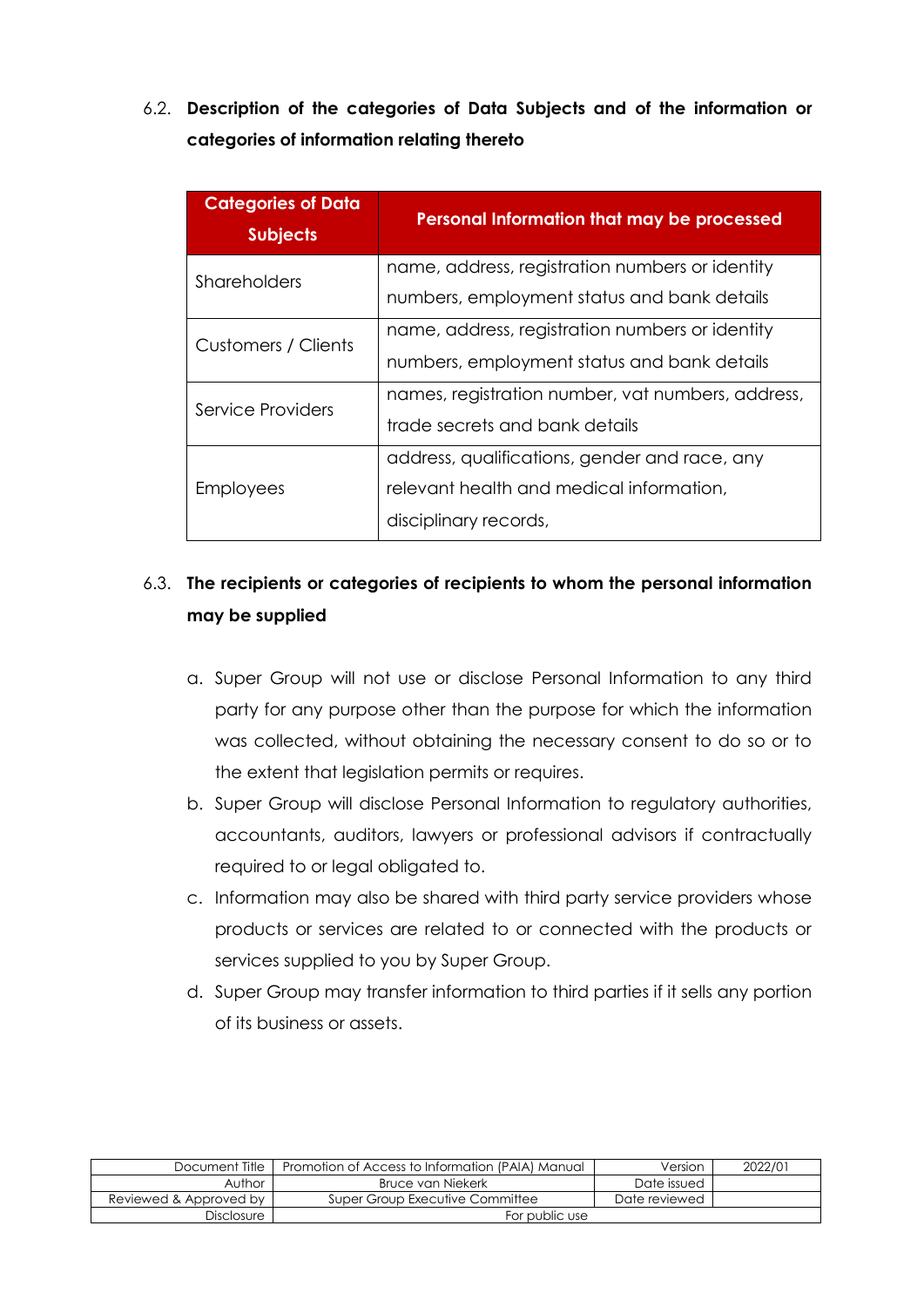e. Information may be shared with Super Group's approved service providers or subcontractors when and if required to in order to fulfil its obligations to any Data Subject, however information will only be transferred to these third parties when and if all the required and relevant confidentiality and data security undertakings and legal requirements have been contractually accepted and agreed to in writing and in the event of a transfer of Personal Information to any third party, details of the transfer will only be retained for as long as is required to fulfil contractual obligations and / as allowed or required by law.

#### 6.4. **Planned trans-border flows of personal information**

Super Group may use cloud storage services, which could result in Data Subjects' information being transferred cross-border. Super Group will only transfer Personal Information to third parties in countries with adequate data protection laws or do so in terms of a written agreement with the recipient which imposes data protection requirements on that party as required by POPIA.

#### 6.5. **Information Security Measures**

Super Group secures its data by maintaining reasonable measures to protect personal information from loss, misuse and unauthorised access, disclosure, alteration and destruction. We also take reasonable steps to keep personal information accurate, current, complete and reliable for its intended use.

| Document Title         | Promotion of Access to Information (PAIA) Manual | Version       | 2022/01 |
|------------------------|--------------------------------------------------|---------------|---------|
| Author                 | Bruce van Niekerk                                | Date issued   |         |
| Reviewed & Approved by | Super Group Executive Committee                  | Date reviewed |         |
| Disclosure             | For public use                                   |               |         |